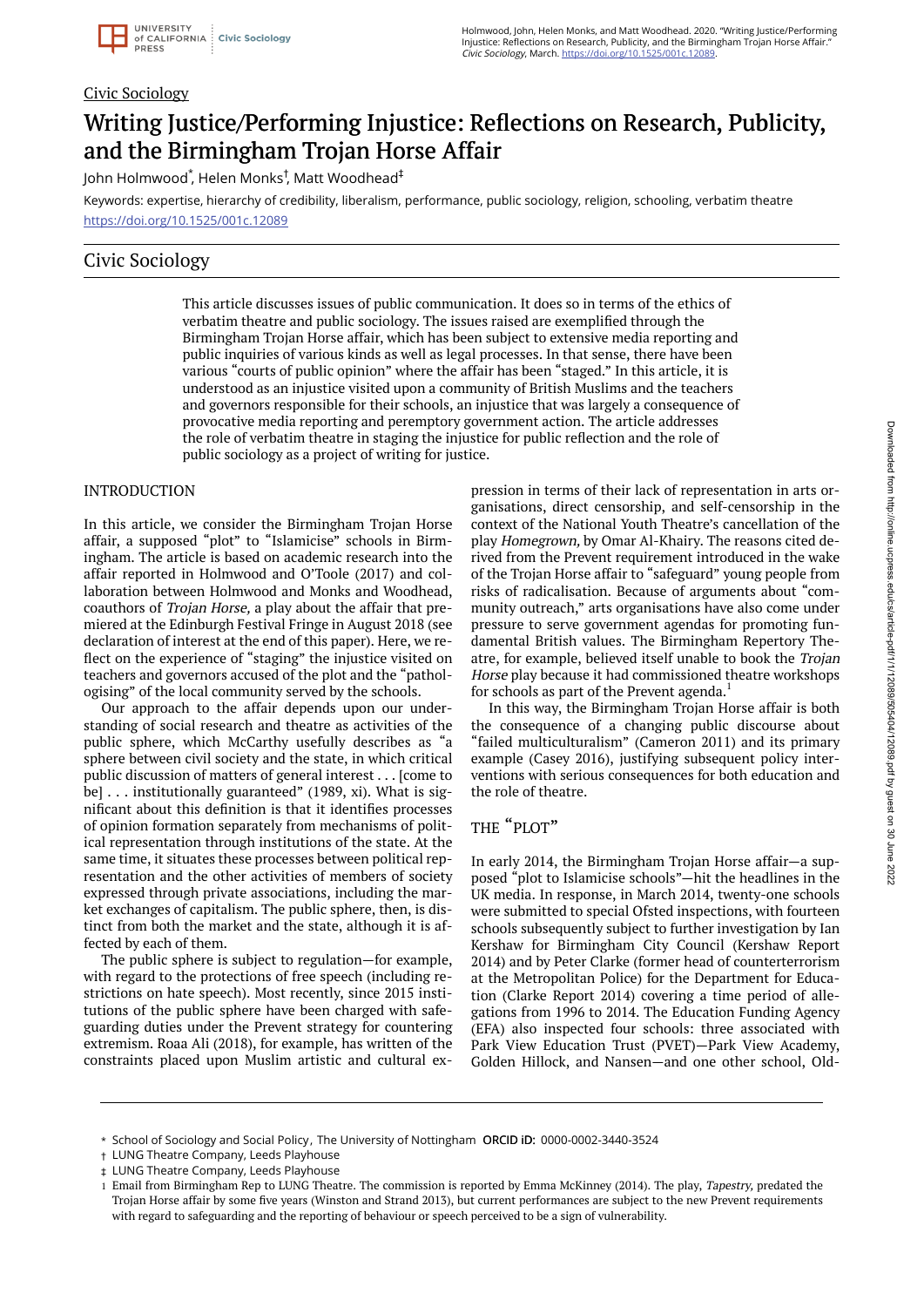know, which had close connections with it. It recommended that the funding contracts be withdrawn. One of the inspectors from the EFA visits was seconded as education adviser to the Clarke Report and drafted sections of it.

All of this took place under intense media scrutiny with allegations against parents, teachers, and the governors at the schools. Claims of bullying and inappropriate behaviour—for example, the distribution of class handouts stating that, under Islamic teaching, wives had to consent to sex with their husbands, the recording of a jihadi video in a school media centre, and the presentation of religious views during science lessons—were widely reported without any challenge. The Clarke Report listed twenty such "serious incidents" at PVET, while commenting laconically that "it is only fair to point out that the Trust disputed most, if not all, of the allegations" (Clarke Report 2014, 52).

The play stages the impact of these events and allegations at one school—Park View Academy—from the Ofsted and EFA visits through to the consequences of the Clarke Report.<sup>2</sup> The latter recommended that the National College of Teaching and Leadership (NCTL) should bring professional misconduct cases against those involved in the "plot."

Richard Kerbaj and Sian Griffiths (2015) reported in the Times that more than one hundred "Islamist" teachers were involved and that the NCTL was already considering thirty separate cases. In the event, just four cases were brought involving twelve teachers at PVET and Oldknow school. The cases against the teachers at PVET—the core of the "plot," according to the Clarke Report—began in October 2015. Significantly, the charges against the teachers were not of "extremism" but of "undue religious influence." Nor were there any charges made of financial impropriety and bullying, except for bullying in one case where the charges were dropped in the course of the hearing (Holmwood and O'Toole 2017).

The cases dragged on for nearly two years but were discontinued when the case against the senior leaders at PVET collapsed in May 2017 (NCTL 2017). This was a consequence of serious impropriety by the NCTL, including, inter alia, the revelation that witness statements for the prosecution had been drawn up in the light of statements given to the Clarke Report. This was something that had been vigorously denied by lawyers for NCTL, and it meant that those, and any unused statements from the Clarke Report in the possession of the NCTL legal team, should have been subject to disclosure to the defence. This included testimony of witnesses, including officials from Birmingham City Council and the Department for Education (DfE), which substantiated defence claims and had not been reported by Clarke. The credibility of the testimony from the member of the EFA inspection visit to PVET who went on to serve as education adviser to the Clarke inquiry was also questioned. Her testimony is featured in the play.

Government officials and policy advisers, as well as jour-

nalists previously involved in the case, rushed to announce that the cases had collapsed on a "technicality." For example, the co-head of the security and extremism unit at Policy Exchange (the conservative think tank that had advised Michael Gove's schools programme), Hannah Stuart, and its head of education, John David Blake, proposed that "non-disclosure of anonymous witness statements from the Clarke inquiry was described as an 'abuse of process', and that is deeply unfortunate, but this falls short of an exoneration. The decision to discontinue disciplinary proceedings was based on procedural grounds—not on a shortage of evidence" (Stuart and Blake 2017). No mention was made of the fact that allegations of extremism had not been any part of the charges against teachers. Jaimie Martin, former special adviser at the DfE, wrote that "it is important to note as [the teachers] were not tried for the charges, they were therefore not cleared of them" and that "people who downplay the seriousness of Trojan Horse, claiming those involved exhibited 'mainstream' Islamic views, are guilty not only of stunning naivety, but of a dangerous error" (Martin 2017).

This negative reporting extended to accusations of collusion in extremism against the authors of this article by virtue of our presentation of a different account of the affair. For example, a meeting in Birmingham in November 2017 to discuss the implications of the collapse of the cases against the senior teachers was attacked by Nick Timothy (2017) in the Telegraph: "the invite seemed innocuous. Tomorrow evening, at a community centre in Birmingham, parents, teachers and others would gather to discuss the future of schools in Britain's second city. . . . It was instead a shocking attempt to deny the Trojan Horse scandal of 2014 in plain sight of the public and authorities . . . When The Daily Telegraph discovered this, and contacted the owners of the venue, they rightly cancelled it. It may still be held elsewhere. But even if it is not, that is unlikely to be the end of this plot." Equally, LUNG's play Trojan Horse was subject to similar attacks by Nick Timothy (2018), along with the claim that it was "a fiction to say that there was no plot by Islamist hardliners to take over state schools" and that "left-wing media types risk playing the Trojan Horse extremists' game." Timothy had not seen the play. Andrew Gilligan (2018) sought to rectify this "oversight" in his own review, which also argued that "a new play distorts the truth of how Muslim hardliners took over schools in Birmingham."<sup>3</sup>

In part, this response was because of the way the affair had been used to justify changes to public policies. Most importantly, these involved the government's Prevent agenda for countering terrorism (first set out in 2007, but with important changes in 2014–15) including its articulation with education. For example, schools' duty to promote "fundamental British values" was proclaimed (Department of Education 2014), and the affair was used the following year as the primary example of "extremist entryism" that

Park View was a school with 98.9 percent of its pupils of Muslim heritage. It had been in special measures in 1996, and by 2012 it was in the 2 top 14 percent of all schools in England for academic achievement. This achievement was despite the fact that 72.7 percent of its pupils were on free school meals and just 7.5 percent had English as a first language. It also had a higher than average percentage of pupils with special needs. The Department for Education approached it to form a multi-academy trust and incorporate other, "failing" schools. These facts were not reported by Clarke or by journalists. See Holmwood and O'Toole (2017).

<sup>3</sup> Gilligan had seen the play but cited his own interviews that confirmed the "distortions" of the play, specifically an interview that described a class handout produced by a teacher that said that wives were required to consent to sex with their husbands (the handout is also referred to in the Clarke Report). However, it was accepted in the NCTL hearing that the "handout" was, in fact, a printout from the internet passed around by boys in a class and that, when brought to the attention of senior teachers, a special assembly was convened in which it was argued that this was contrary to both British law and Islamic teaching.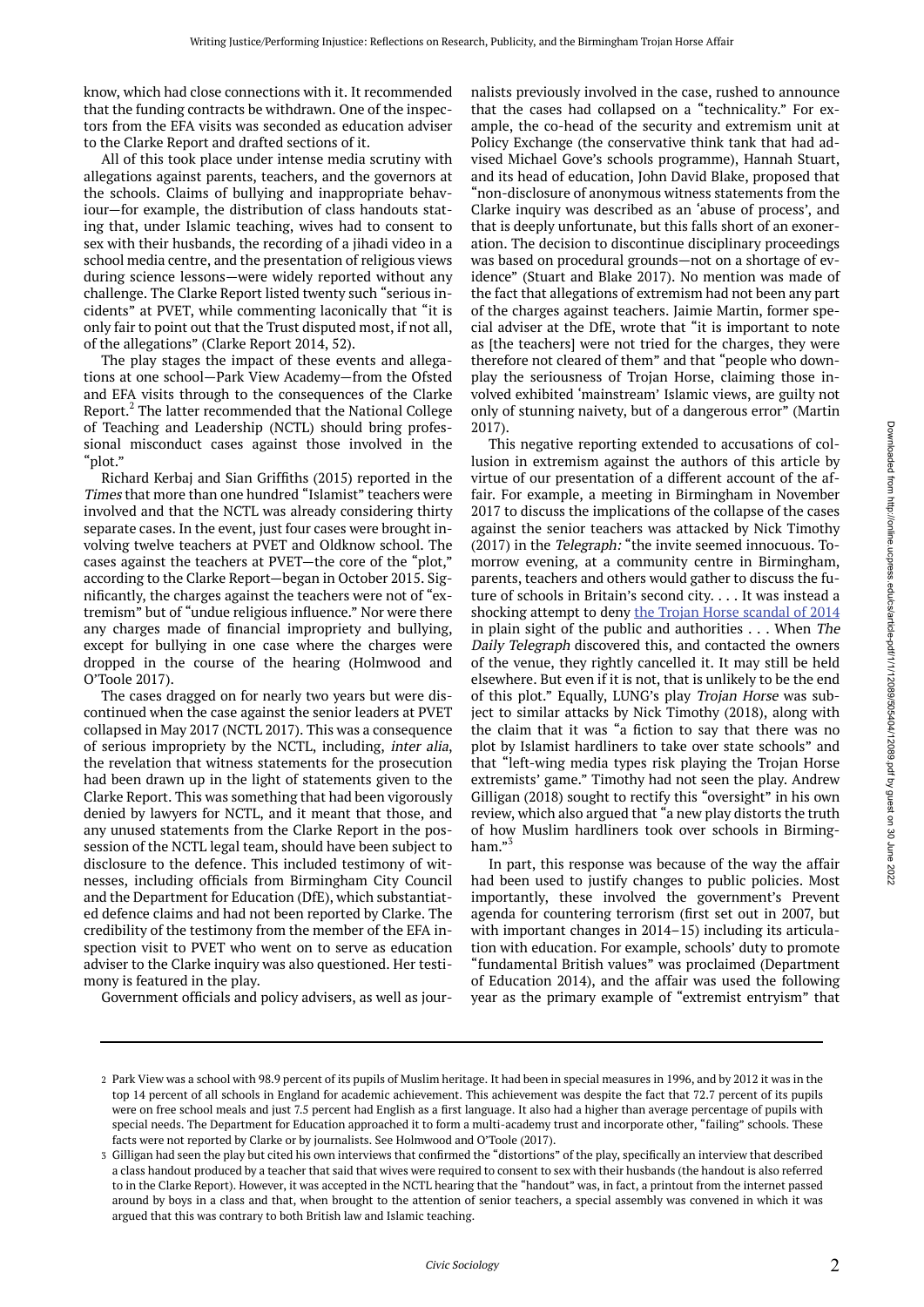would be guarded against by a new Counter Extremism Strategy (Home Office 2015) to be applied to public services including higher education (Scott-Baumann 2018). The Conservative Party Election Manifesto of 2017 also proposed a new Counter Extremism Commission and gave notice of the intention to use equalities legislation—specifically the Equality Act of 2010—to combat extremism (2017, 55). In this context, there has been a high-level commitment to maintain the original narrative of the affair and, as we shall see, this coincides with wider interests associated with the beneficiaries of the DfE's academies programme.

This has led us to see similarities with the Hillsborough disaster of 1989, where false claims about Liverpool football supporters—drunkenness, pilfering from dying victims, attacks on police—were put forward by the authorities and recycled by the media as part of an attempted cover-up of police failings in crowd management that had led to the deaths of ninety-six fans (Scraton 1999). In the Birmingham Trojan Horse affair, teachers lost their livelihoods and, together with school governors, had their reputations and motivations impugned. At the same time, their local communities were represented as ethnic minority "monocultures" at odds with mainstream British values. They became examples to be pointed to in the context of growing concerns about social integration (see, for example, Casey 2016). In the case of the Hillsborough disaster, it was not until a film publicising the alternative narrative was shown in 1996 that the narrative began to change; the judgement of a new independent panel in 2012 was accepted by the government, leading to a new police investigation and inquests in 2016 that changed the official verdicts from accidental deaths to unlawful killings.<sup>4</sup> The play Trojan Horse represents a similar attempt to engage the public with an injustice produced in their name.

The play ends with two events separated in time encapsulating the damage done. Farah, a pupil at Park View, receives the poor verdict on her GCSE examinations taken during the summer term of 2015, having been caught up in the furore over the Trojan Horse affair and subsequent changes at the school in the previous year; <sup>5</sup> two years later, in May 2017, teacher Rashid anticipates the verdict in his misconduct case, to learn that the case has collapsed without a judgement being reached except in the media. Indeed, the effect of the collapse was specifically to render the teachers silenced. The press turned up at the start of the hearings and reported the opening statements of the barrister leading for the NCTL and the evidence he proposed to adduce. Because the hearing was spread out over thirty months, journalists were not there to hear the cross-examinations. They would have intended to be in court to hear the closing statements of prosecution and defence, which they would then have interpreted in the light of the verdict. But the cases collapsed before those statements were delivered. As Rashid says at the end of the play:

My case collapsed. When <sup>I</sup> found out, it didn't feel like <sup>a</sup> victory to be honest with you. The transcripts of the

trial were never published. My defence has never been heard. That's it. I've been branded . . . I am the Trojan Horse. (Monks and Woodhead 2019)

#### A CONSTRAINED PUBLIC SPHERE?

Institutions within the public sphere, whether media organisations, universities, or theatres, are subject to commercial imperatives. At the very least, they need to secure revenues to maintain their activities. The market context has changed for journalism as a consequence of the impact of the internet upon the business models for print media, but there are changes, too, for universities with their increased marketisation and the requirement that publicly funded research should show "impact" (Holmwood 2011). A similar situation exists for theatre and the arts that need to secure funding in a context of budget cuts and where funders apply impact criteria to their funding. Indeed, Bartlett (2011, 173) recounts how the availability of funding for arts initiatives such as her own verbatim play, Not in My Name, through Prevent (and in partnership with the counterterrorism unit of Lancashire Constabulary) coincided with announcements of cutbacks and redundancies at the Arts Council.

As Ali (2018) argues, the Arts Council's expressed concern for "diversity" also has to contend with a wider discourse of risk deriving from the Prevent duties, which constrains how it meets that ambition. Bartlett, for example, developed her verbatim play in an earlier iteration of the Prevent strategy before, in the wake of the Trojan Horse affair, its focus shifted from violent to nonviolent extremism and introduced a duty to report behaviour and attitudes that might indicate a risk of radicalisation. Bartlett describes that both the interviews undertaken in researching the play and responses to the play in the interactive postperformance workshops include some issues that she found worrying (2011, 180, 183,187).<sup>6</sup> Under current Prevent duties, she would have a duty to report her participants, as, indeed, would academic researchers. More profoundly, the very staging of the play (and the interactive workshops associated with it) produces the risk of self-incrimination by participants. We shall return to the ethical issues raised, but even where the issue was framed as violent rather than nonviolent extremism, Bartlett felt constrained to "steer" the workshop conversations. Thus, she comments that they are "inherently 'stage-managed' to deny the inclusion of some possible minority opinion, thus constituting a further editorial half truth beyond the verbatim construction of the play itself . . . both the facilitator's questioning and the information provided by the actor playing Shahid [the central character, who perpetrates a terrorist outrage at the start of the play] is focused to enable any responsive deviation that may conflict with the messages we have chosen to endorse . . . to be rapidly dismissed"  $(2011, 190)$ .

The dominant mode of the regulation of activities of organisations in the public sphere in liberal democracies is self-regulation through "professional ethics." These ethi-

For a timeline of the Hillsborough disaster, see Conn (2017). 4

Farah gets Ds for all her GCSEs, with the exception of Urdu, for which she receives an A\*. The school's overall performance falls dramati-5 cally, from 76 percent passes at A–C (including maths and English) to 42 percent, a decline from which it has yet to recover.

 $\epsilon$  For example, Bartlett comments, "inevitably, given the theme of my research, I encountered specific perspectives that were offensive, abusive and sometimes dangerously provocative. Many of these voices are nevertheless represented within Not in My Name, but included specifically to devalidate through structural opposition rather than endorse them" (2011, 183).

<sup>7</sup> Significantly, Bartlett refers to Augustus Boal's "theatre of the oppressed" (1998) and its staged "forums" as an inspiration, while using performance to sustain legislative politics rather than to remake it.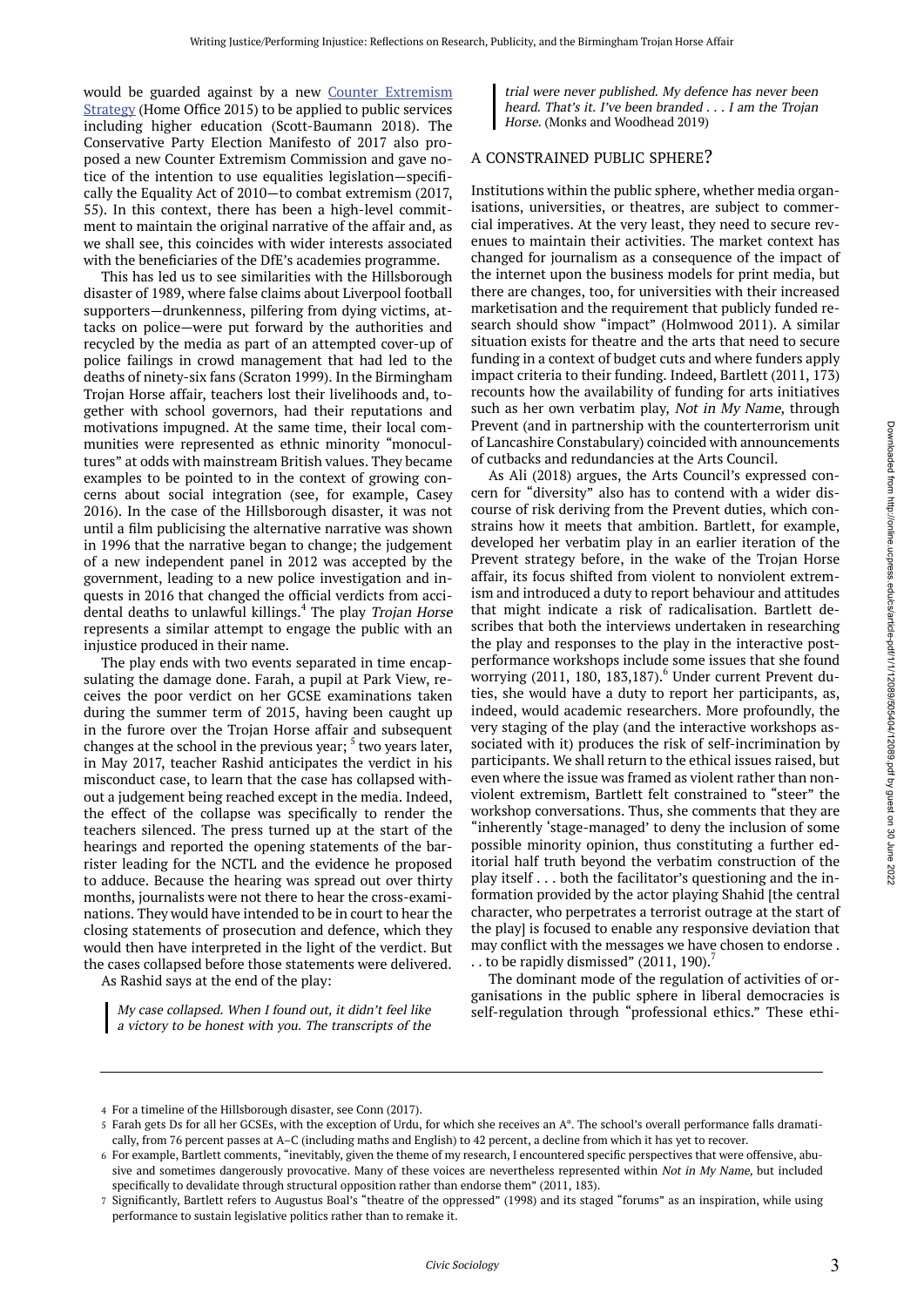cal frameworks are designed to ensure integrity in "reporting"—variously understood in terms of "balance," "objectivity," "weighing of evidence," and the like—and to provide the protection of those who are subject to reporting from unnecessary harms, qualified only by the public interest. Of course, these ideas are not uncontested. As far as the press in the United Kingdom is concerned, disquiet over self-regulation was heightened following the phone-hacking scandal and the Leveson Report (2012). There have also been serious reservations raised about verbatim theatre, not least because it is frequently addressed to a perceived injustice, or to give "voice" to a marginalised group, which means that dramatic expression can distort the very truth that its documentary methods purport to reveal (Fisher 2011). However, although verbatim theatre is a form of theatre that is usually associated with challenging power (Boal 1998) or facilitating different voices (Paget 1987), it is now also used to deliver government messages under Prevent, as in the case of Not in My Name.

These are issues that have become more pertinent in the light of claims about "post-truth" and "fake news," which have challenged established media and claims for expertise alike. The latter is increasingly represented as a form of "monopolistic" appropriation at odds with the democratisation of knowledge otherwise to be welcomed, as is argued by Fuller (2018). Fuller, however, misunderstands the idea of the professions and their social significance as standardly argued within sociology. For example, both T. H. Marshall (1939) and Talcott Parsons (1966) associate the rise of the professions with the development of the modern citizenship complex and, most importantly, link the phenomenon to democracy and social rights. The university as an institution had come to be responsible for what Parsons calls the "cognitive complex" within modern societies—that is, the knowledge associated with the activities of an emergent knowledge society (and economy) and its (various) "publics." However, that knowledge is at the service of the values that underpin the citizenship complex of the public sphere. While "professions" are the "outward" face of the knowledge society and its demand for specialized expertise, the university is increasingly the guarantor of the knowledge base of that expertise and its development through research. In this analysis, the professions represent not a selfinterest derived from their monopoly of warranted knowledge but a public interest, organised under democratic values of a society of equals (see Holmwood 2014 for further discussion).

Fuller (2018), for his part, endorses the idea of posttruth as the logical conclusion of the arguments of sociology about the nature of knowledge as power. For him, there is little to be gained from lamenting the situation and everything to be gained from joining the game. Post-truth, for Fuller, is nothing less than a consequence of the "democratisation" of knowledge, especially in the context of social media and the internet, where information and counterinformation is readily available. In fact, if everyone is an expert, no one can be, and knowledge claims become reduced to expressions of opinions and "interests"—for example, those of "elites" or of "ordinary people."

His argument is weak precisely insofar as he has no concept of democracy and, instead, operates with a neoliberal conception of a market for ideas. We can understand the conflation by going back to an older sociological under-

standing of democracy in terms of "publics" and discursive processes of decision-making. The wider project of neoliberalism is to displace publics with markets, and thus the displacement of democracy itself by the market. The alternative view of expertise that we shall put forward is one that understands it as "unsettling" of settled judgements and facilitating public debate. In that context, judgement is not assigned to experts, as Walter Lippmann (1925) famously argued, but remains the responsibility of publics and their legitimately constituted bodies (which are themselves the legitimate object of criticism).

#### COURTS OF OPINION

Of course, the public sphere is a sphere of interests and a space in which government, opposition groups, and voluntary associations make claims and seek influence. To some degree, then, sociological knowledge can be understood as facilitating that debate, just as journalism seeks to report the claims of different groups and organisations and their justifications (or otherwise). This immediately raises a specific problem of the relation between "objectivity" and "advocacy," a topic that was addressed in Howard Becker's classic article "Whose Side Are We On?" (1967). As Hammersley (2001) has argued, Becker is frequently misrepresented as claiming that sociology should be partisan, or that sociologists have an obligation to take sides, but this is a serious misunderstanding of his purpose. Becker is neutral on such matters, while observing that most sociologists are liberal and oriented to social justice, notwithstanding that others are conservative or more radical in their political orientation. His purpose is to show that what is at issue is not the subjective views of sociologists—even their intersubjective views (that is, views taken to define the ethos of the discipline)—but how their research is perceived. In other words, protestations of "objectivity" and professional ethics may not cut any mustard in the real world.

Becker makes this argument from a simple observation: that the actors and activities that sociologists are interested in are bound up in relations of power and are already organised in terms of meanings and claims for authority. Sociologists, he argues, are frequently interested in the behaviours of those in subaltern positions and, in consequence, will be looked at with suspicion by those in superordinate positions. There is, he says, a preexisting "hierarchy of credibility," one where superordinates represent their own understandings as legitimate. In this context, they present the mere representation of other understandings as a partisan questioning of their own legitimacy. In contrast, the "sociologist who favors officialdom will be spared the accusation of bias" (Becker 1967, 245).

Becker's purpose is neither to endorse partisanship nor to denounce it, but simply to observe that sociologists must conduct their craft within such hierarchies of credibility.<sup>8</sup> In line with the "dramaturgical" analogy that motivates his general approach, Becker suggests that these "are seen by society as morality plays and we shall find ourselves, willynilly, taking part in those plays on one side or the other" (1967, 245). We suggest that this is a helpful way of thinking about reporting, sociological or otherwise (including that of verbatim theatre). Its role is not to adjudicate contrary accounts but to provide a way of facilitating judgement in contested circumstances.

<sup>8</sup> Galtung and Ruge (1965) made similar arguments for news reporting.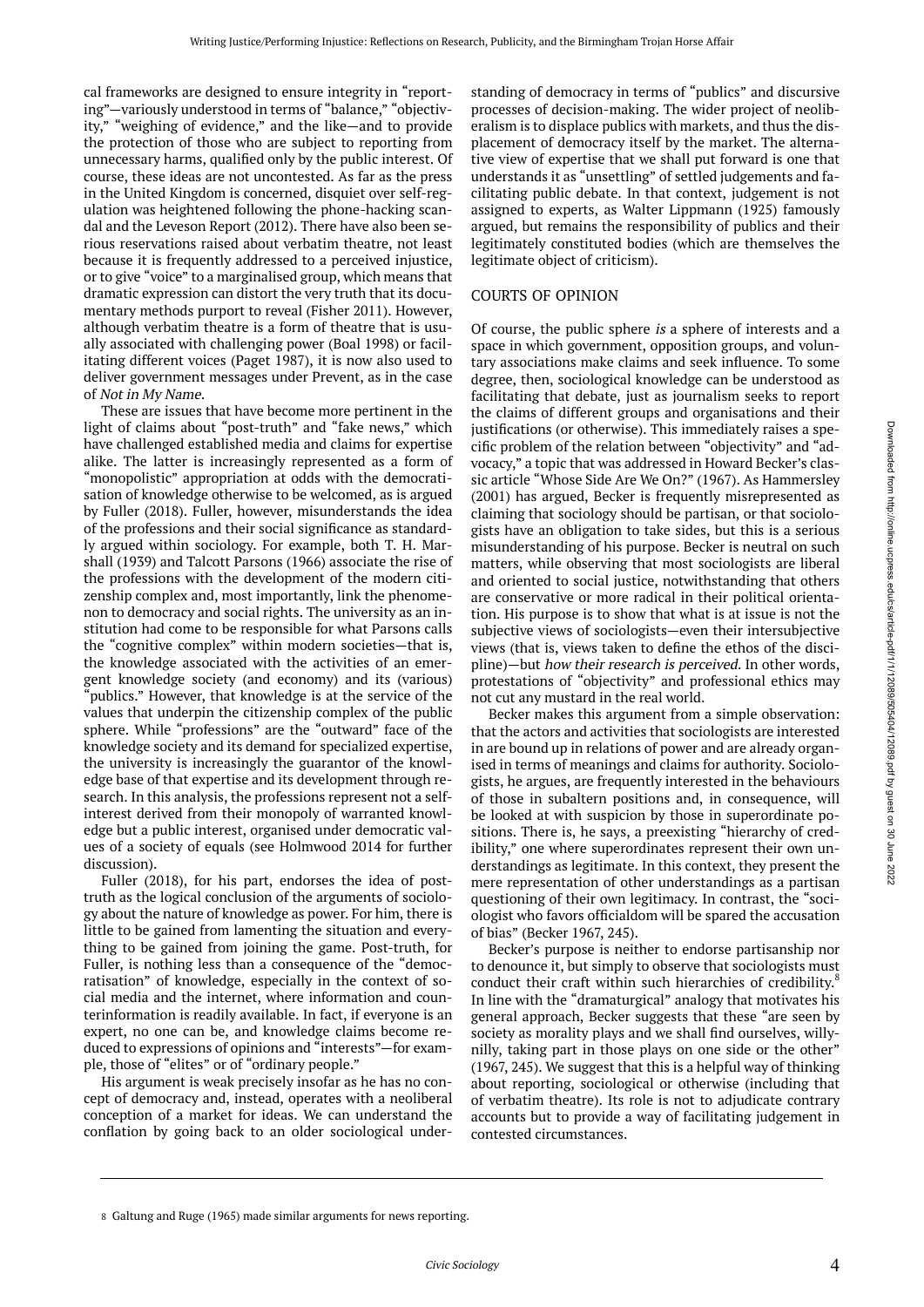Significantly, this is a role that accords with that of an expert witness to a court. The expert witness is appointed by one of the parties, but her or his duties are to the court—not to the appointing party—to provide an explication of complex matters for settlement by a panel, magistrates or jurors who are not expert in the matter at hand but are sanctioned to make judgement on them. In many ways, this corresponds to what Edmondson (1984, 6) has analysed as the "rhetorics" of sociological writing, involving the means that "aid one's interlocutor to arrive at a convinced judgement of his or her own." The devices may not be familiar, but the setting of the court involves the direct interrogation of statements, in contrast to the situation in which the audience is made up of colleagues where the devices are the accepted norms and conventions of the profession.

Indeed, the court can itself be understood as a theatre in which justice is staged (Scott 2016). A court performance is designed to reinforce its "authoritative" nature through its placing of the actors on different parts of the stage (the dock, the bench), their dress (indicative of authority and hierarchy), the formal politeness of its proceedings (specifically, and paradoxically, their lack of "drama"), and the trolleys of files of evidence, which are a conspicuous part of the proceedings and to which witnesses are pointed in their testimony. Rogers (2008), however, proposes that, while useful, the analogy between a court and a theatre breaks down just at that point where a judgement is entered against someone. Here the court is revealed to be grounded in "violence"—that very violence, for example, the legitimate monopoly of which, Weber argued, is exercised by the state in whose name the court acts.

This dimension of violence is absent in theatre, which is generally understood in terms of fictional representations that do not lead to decisive outcomes. In documentary theatre something different than the court performance is happening, even where transcripts of a court are part of the play's construction. Verbatim theatre purports to represent the truth of the events it stages, but it has to do so through artifice. Indeed, verbatim theatre frequently draws attention to that artifice by elements of staging that indicate to the audience that what it is being shown is a consequence of reconstruction and editing (for example, as in the case of Trojan Horse, by an ensemble cast enacting different parts).

"Truth" in verbatim theatre would be a pale counterpart to imaginative theatre were it not for its relation to the court (or some equivalent, such as a formally constituted inquiry) and its decisions. It draws its force from an imputed failing in the decisions of the court, a failing that it understands to be an injustice. The audience is asked to be moved by the injustice and its consequences, but it is not asked to declare a judgement. The performance "reopens" that which is purported to be "closed" by decision of the court.<sup>9</sup> Indeed, this constitutes one aspect of Boal's (1998) claim for the legislative function of verbatim theatre.

In this way, we can see that calling the "truth" of the court into question would be sufficient to elicit the response by those invested in its judgement that what is at play is "bias" and "misrepresentation." After all, from the perspective of the court, the "evidence" was plain and the judge-

ment settled. However, it would be difficult to understand this process of verbatim theatre except as contributing to a debate—to democracy in action—in contrast to the reinforcement of authority to stop the unsettling of what had been settled, albeit preemptively.

So far, what we have written is not uncomfortable from a social scientific perspective. We have implied that journalists in the affair reported from the "official" point of view, although we have not yet discussed why that should be. It is not that journalists should not report settled judgements as fact. The problem in the Trojan Horse affair was that they presented as factual that which was not settled (precisely because the court process was cut short without a proper judgement, and because the inquiries that provided the background were not subjected to scrutiny).

What has also been noticeable about the Trojan Horse affair, however, is that it has not been taken up by many of the NGOs and activist groups outside those representing Muslims. We can turn to Becker again for some insight. He makes a further distinction between "apolitical" and "political" situations, suggesting, paradoxically, that the issues of perceived "bias" are more fraught in the former than in the latter. This is because when something is defined as political, it has this status precisely because it can easily be represented in terms of "sides." What constitutes balance is resolved by representing a publicly recognised difference.

This formulation, however, is not apt, as can be illustrated in the circumstances of the Trojan Horse affair. It is not simply that the "sides" do not have equal power or place in the hierarchy of credibility. Spivak (1988) famously posed the question "can the subaltern speak?," but the issue is properly one of whether existing structures facilitate their being heard (Bhambra 2014). Bartlett (2011, 176), for example, cites Mladen Dolar's (2006) ethics of "hearing voices" in her justification of the use of verbatim theatre. However, in describing her editorial decisions, she relies upon her "inner voice of reason" aligned with the legislative power, through which the voices heard in her play must be passed. Indeed, the representation of "sides" does not mean that others will be heard properly, and it poses the question of the structural capacity for listening (Back 2007). In this situation, the role of sociology, or theatre, as mediator, or as vehicle for marginalised voices, becomes at issue. This is especially the case when, as we have suggested, both the impact agenda for academic research and the use of theatre in schools to deliver government educational policies encourage alignment with the official view.

What if the subaltern does not seem to be on "our" side? The dominant "liberalism" of professional knowledge oriented to democratic values confronts a problem when the subordinate position is, from its own perspective, potentially understood as "illiberal" and framed as antidemocratic. In principle, the obligations that Becker sets out would remain, but now those who report sympathetically face a problem of credibility not just from the superordinate position being criticised, but also from within their own professional group, whose "secular liberalism" maintains a critical distance from those with conservative, or what are perceived as conservative, nonliberal, or religious values. From

<sup>9</sup> In the case of Trojan Horse, for example, this was implicitly recognised in a later review by the *Telegraph*'s drama critic based, unlike that of Timothy, on a viewing of the play. Presenting the variety of views expressed in the play, Dominic Cavendish (2018) writes: "There are thousands more words besides those. Some of them will sway you in completely different directions—and send you off looking for more information. That's valuable. As with the best education, we shouldn't accept spoon-feeding, from whatever source. See it. Judge for yourselves."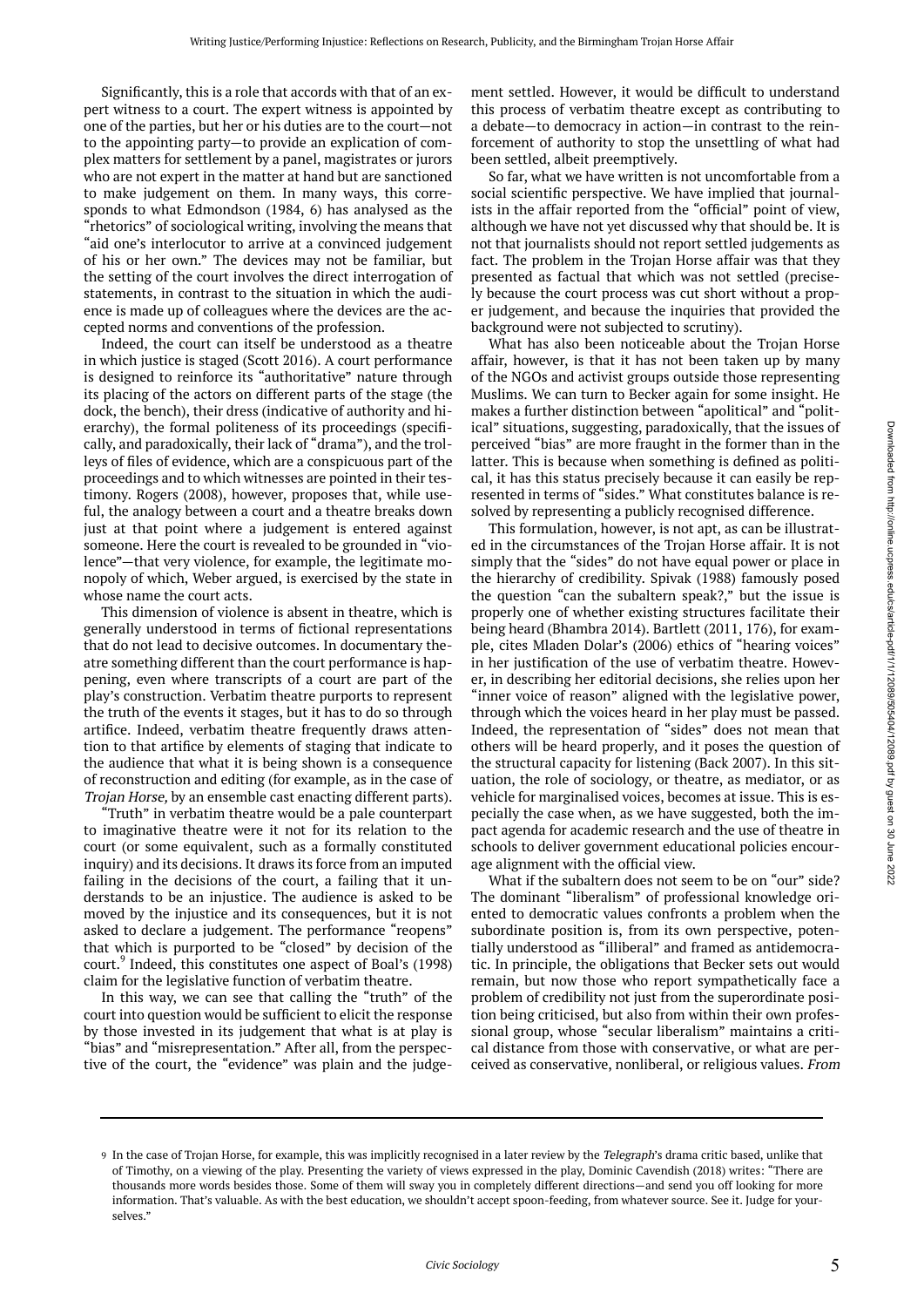#### the "official" government perspective, those involved in the Trojan Horse affair are the wrong sort of conservative; from <sup>a</sup> liberal perspective, the problem is that they are any sort of conservative.

This situation has been reinforced by the government's recent decision to utilise the Equality Act 2010 to interpret the duty to promote fundamental British values and the application of the Prevent agenda in schools (for discussion, see Holmwood and Scott-Baumann, forthcoming). The claims of egregious practices—gender segregation, homophobia, religious conservatism, albeit falsely alleged against the Trojan Horse schools in Birmingham—are set against a wider British commitment to equalities, equalities that are also central to sociological conceptions of justice. What is displaced, however, is the protection of religious belief as expressed in the Equality Act 2010 and in the UN Declaration of Human Rights (Article 18 of the Social and Political Covenant, paragraph 4), which states that its signatories will have "respect for the liberty of parents . . . to ensure the religious and moral education of their children in conformity with their own convictions." Indeed, in the wake of the Trojan Horse affair, Clayton et al. (2018) have argued against this understanding, proposing instead that children should have the right to protection (safeguarding) from the beliefs of their parents: "Current legislation," they write, "is too permissive to parents and insufficiently attentive to children's interests, in particular their interest in autonomy" (2018, 9).

As we have already argued, there was no basis to the claims of extremism made against teachers, nor was there any evidence that the school at the centre was failing its pupils in terms of their future capacities as citizens. Moreover, none of their activities was in breach of existing statutory requirements on schools. However, the argument is increasingly that there should be no compulsory religious education and collective worship in publicly funded schools. Notice that the argument arises as a consequence of ethnic minority and other-than-Christian heritage communities exercising their rights under current statutory requirements. Instead, the Trojan Horse affair becomes an example of the exercise of a lawful right that should not have existed. The fact that the Human Rights Act 1998, Article 7, establishes that there should be no punishment for acts where there is no law forbidding them becomes a "state of exception" (Agamben 2005), now endorsed by liberals—including social scientists—in their arguments against religion.

#### A NEW POLITICS?

Our account so far has not addressed directly the changing social and political circumstances of the different forms of reporting. We have argued that there has been a dispersal of school governance into multiple discrete networked communities of practice (some charitable, some philanthropic, some for-profit organisations), alongside a centralisation of

responsibility under the DfE and its agencies. Here we will consider how that development has occurred across a number of areas and its consequences for the public sphere and reporting practices.

Ball and Junemann (2012) argue that "networked governance" involves not a "hollowing out" of the state as some, such as Rhodes (1994), have argued but a "rolling out" of new structures and technologies of governance (see also Holliday 2000). However, they are rather neglectful of the authoritarian implications of networked governance, in terms of the enhanced power and responsibility assigned to the centre and the relative weakness of the other agents in the network and of those who are cast outside it. The new networks are both fragile and separate from local responsibilities. Instead, they are networked directly with government. Moreover, the networks include—indeed, are dominated by—the beneficiaries of public funding (diverted from local authorities) and dependent on the goodwill of the DfE. At the same time, the agencies and programmes operated by the DfE now function on the basis of consultants drawn from the very network system under scrutiny.<sup>10</sup> For example, Ark Academy Trust took over two of the schools associated with the Trojan Horse affair, and its finance director, Amanda Spielman, replaced Michael Wilshaw as chief inspector of schools. The officials at the DfE responsible for the schools improvement programme were themselves employed as consultants with an interest in the maintenance of their contracts and not as civil servants operating under a public duty.<sup>11</sup>

If "hollowing out" of the state is the wrong description, then it has certainly been *privatised*, leading to the attenuation of a public voice except through the media. Indeed, the conjunction of networked governance and populism is not accidental. Democracy necessarily functions through populism once authorised public agencies of local accountability are transferred to private consultancies and independent agencies (see Boon, Salomonsen, and Verhoest 2019). Populism, in this sense, is not a reaction to a government that is out of touch with the people but is the mode in which government itself functions and how it uses the media. Indeed, in Becker's terms, populism might be understood as laying claim to an inclusive credibility of the "people" where difference constitutes an alien expression within the body politic. David Cameron's (2011) declaration that multiculturalism had failed was very precisely made in these terms. Scapegoating is how politics is conducted.

Politicians plant "fake" stories or "spin" them, and journalists faithfully report their "truth" rather than exposing the distortions. But, surely, the situation of social science and sociology is different from that of journalism? The view that they are different would neglect recent changes to higher education and its marketisation. Our institutions are now no less commercial than large media corporations. The currency of higher education is "reputation," which can be represented in a rank order and converted into revenue.

<sup>10</sup> It is significant that when Birmingham City Council initiated an inquiry into the Trojan Horse affair, it called upon not the director of education of another local authority but the chief executive of a multi-academy trust—Ian Kershaw of Northern Education Trust, then made up of around 20 schools equally divided between primary and secondary schools, compared with 437 schools then operating in Birmingham, and based in Newcastle, which has a below average (for England) proportion of ethnic minority pupils compared with Birmingham's above average proportion. See Holmwood and O'Toole (2017, 170ff.).

Janet Downs (2015), for example, reports for the Local Schools Network that ninety-three "education specialist contractors" were selected 11 by the DfE to support the academies programme, and advise regional school commissioners on sponsorship of underperforming schools to become part of multi-academy trusts. Many of these advisers have stakes within existing trusts. It replaced an earlier scheme of "academy brokers," but nine of the new contractors were former brokers, one of whom represented thirty-seven of the new contractors. Another was Rob Briscoe Associates. The latter was the representative of the DfE in the development of PVET.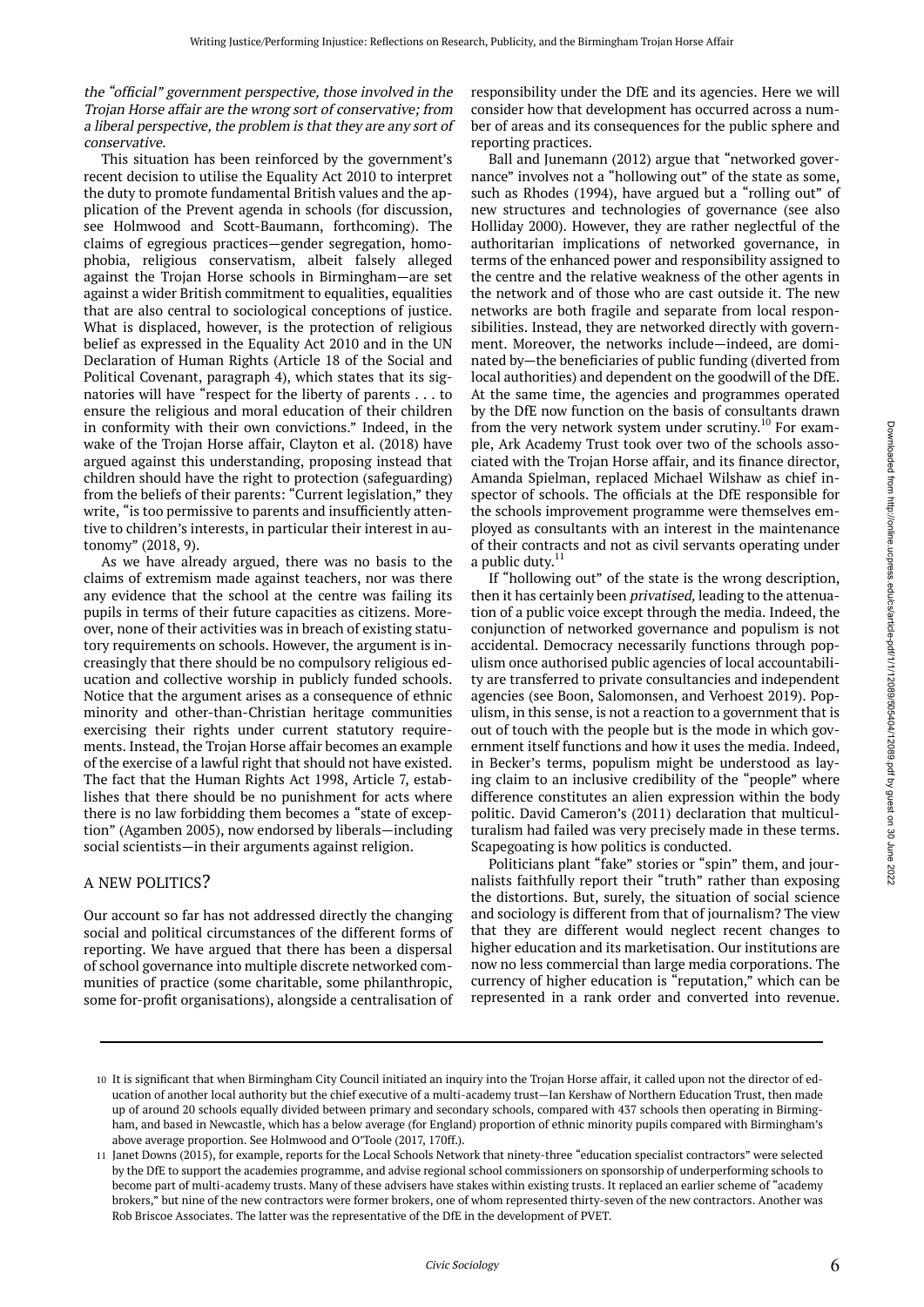Moreover, we have been encouraged to think of our research in terms of its use by some "beneficiary"—the "impact agenda." Our claim is to provide the evidence to facilitate policy, but under the strictures of co-produced knowledge with beneficiaries, our knowledge necessarily becomes interest based. As should be clear, this is different from the model of the "expert witness," which is precisely to facilitate debate in the context of interests, while being advocate of no particular interest other than the representation of the evidence made available for public judgement.

#### CONCLUSION

This article has addressed issues of reporting central to conceptions of public sociology and verbatim theatre. Burawoy (2005, 6) acknowledges a "scissors movement" where "over the last half century the political center of gravity of sociology has moved in a critical direction while the world it studies has moved in the opposite direction." But the issue is not simply one of different public values, though, undoubtedly, the scissors movement that Burawoy describes facilitates populism and the critique of (sociological) expertise. It is more important, as we have suggested here, that the sociological conditions of functioning democratic decision-making have been weakened and that the agencies that facilitate this decision-making—the press, academic research—have been bent to instrumental ends.

Burawoy (2005, 18) also suggests that instrumental knowledge has come to prevail over the "reflexive knowledge" associated with critical approaches. He calls for a greater accountability to "publics" rather than "peers" and also for a recognition that professional and public sociologies share much in common.<sup>12</sup> Here we have suggested that the problem, in part, is that there is no straightforward alignment of critical sociology and the values of "subaltern groups." As the Birmingham Trojan Horse affair shows, one of the difficulties has been getting any acknowledgement of the significance of the case precisely because of the liberal assumptions that are shared by critical and professional sociologies. In this context, verbatim theatre has been a valuable way of reaching audiences that are not simply those that are already aligned with the presumed lessons to be learned—for example, about Islamophobia.

In this article we have drawn on the role of the expert witness to illustrate a form of sociological humility, which places expertise at the service of those who are called to make a judgement, rather than supplanting that role by declaring the answer. In a similar way, verbatim theatre unsettles what was previously settled, but it must do so by making its characters believable in their motivations; otherwise, it becomes "didactic" rather than "dialogic." But there are always lives at stake. If knowledge is power, then it cannot also be a game, as Fuller (2018) has suggested. Or, if it is, it is one in which the losers may suffer not only a failure to realise their interests but also a loss of their rights and, in the context of populism, the calumny of public opinion. In our present times, we are in urgent need of social research that will rectify injustice and a theatre that will break through one-dimensional representations of public events.[^13]

As Farah, a pupil at Park View, says toward the end of the play:

British Values are now part of the curriculum for my little brothers at Nansen Primary. British Values are Islamic values. They're not something that's new to us because there's <sup>a</sup> label or <sup>a</sup> policy. To suddenly name it "British values" as though Britishness is something <sup>I</sup> have to learn, something I have to become, rather than something I already am. I was born in Alum Rock, I've lived in Birmingham all my life. What about me is not British? (Monks and Woodhead 2019)

#### DECLARATION OF INTEREST

The authors were themselves actively involved in the Birmingham Trojan Horse affair. John Holmwood was an expert witness for the defence in court cases brought by the National College of Teaching and Leadership, specifically the case involving senior leaders at Park View Educational Trust. Helen Monks and Matt Woodhead are writer/ directors at LUNG Theatre, a verbatim theatre company associated with Leeds Playhouse. Between 2014 and 2017, they conducted two hundred hours of interviews with pupils, parents, teachers, governors, and education officials in Birmingham and at the DfE. Trojan Horse was performed at the Edinburgh Festival Fringe in August 2018, where it won the Amnesty International Freedom of Expression Award (among other awards) but failed to get bookings for a subsequent run at other venues. (Following the Amnesty award, it was booked for a tour of major venues in October and November 2019 and in February 2020.) The authors of this article also had access to all official reports (redacted in some cases to protect witnesses) and court documents, including transcripts, in the public domain. This was information available to journalists reporting on the Trojan Horse affair, many of whom purported to have interviewed key players and local "informants."

<sup>12</sup> Burawoy aligns both professional and policy sociologies with "instrumental knowledge" and critical and public sociologies with "reflexive knowledge."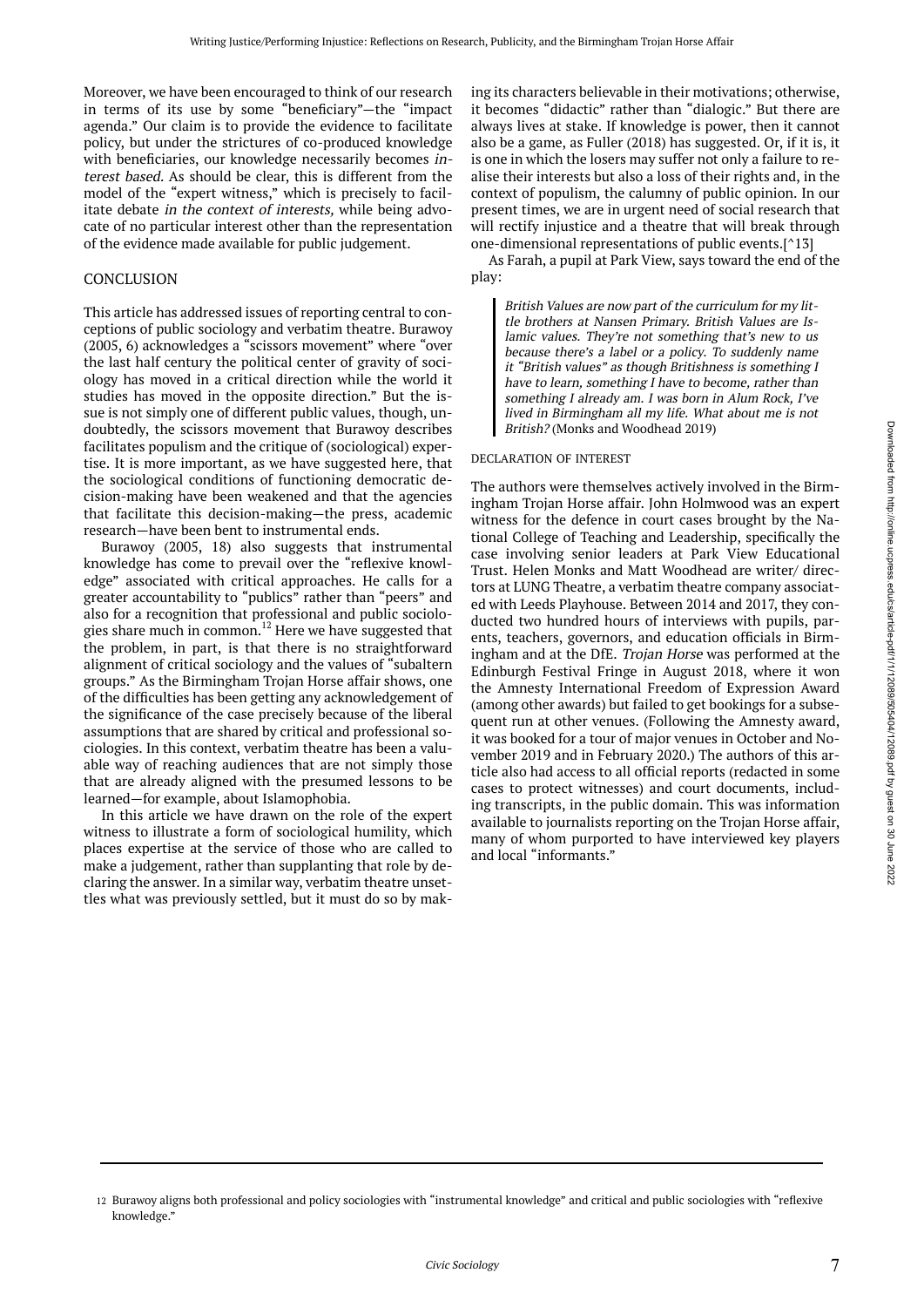## REFERENCES

Agamben, Giorgio. 2005. State of Exception. Chicago: University of Chicago Press.

Ali, Roaa. 2018. "Homegrown Censored Voices and the Discursive British Muslim Representation." Research in Drama Education: The Journal of Applied Theatre and Performance 23 (3): 373–88. https://doi.o rg/10.1080/13569783.2018.1474095.

Back, Les. 2007. The Art of Listening. London: Bloomsbury.

Ball, Stephen J., and Carolina Junemann. 2012. Networks, New Governance and Education. Bristol: Bristol University Press. https://doi.org/10.2307/j.ctt9 qgnzt.

Bartlett, Alice. 2011. "Preventing Violent Extremism and 'Not in My Name': Theatrical Representation, Artistic Responsibility and Shared Vulnerability." Research in Drama Education: The Journal of Applied Theatre and Performance 16 (2): 173–95. https://doi.o rg/10.1080/13569783.2011.566988.

Becker, Howard S. 1967. "Whose Side Are We On?" Social Problems 14 (3): 239–47. https://doi.org/10.152 5/sp.1967.14.3.03a00010.

Bhambra, Gurminder K. 2014. Connected Sociologies. London: Bloomsbury.

Boal, Augusto. 1998. Legislative Theatre: Using Performance to Make Politics. London: Routledge.

Boon, Jan, Heidi Houlberg Salomonsen, and Koen Verhoest. 2019. "The Effects of Organisational Features on Media Attention for Public Organisations." Policy & Politics 47 (2): 245–64. http s://doi.org/10.1332/030557318x15407316633243.

Burawoy, Michael. 2005. "For Public Sociology." American Sociological Review 70 (1): 4–28. https://do i.org/10.1177/000312240507000102.

Cameron, David. 2011. "PM's Speech at the Munich Security Conference." February 5. https://www.gov.u k/government/speeches/pms-speech-at-munich-secu rity-conference.

Casey, Dame Louise. 2016. "The Casey Review: A Review into Opportunity and Integration, December 5, 2016." An independent report for the Department of Communities and Local Government. http://www.g ov.uk/government/publications/the-casey-review-a-r eview-intoopportunity-and-integration.

Cavendish, Dominic. 2018. "Trojan Horse at Summerhall, Edinburgh Fringe, Review: School for Scandal? Birmingham's Islamist 'Plot' Revisited." Telegraph, August. https://www.telegraph.co.uk/theat re/what-to-see/trojan-horse-summerhall-edinburghfringe-review-school-scandal/.

Clarke Report. 2014. "Report into Allegations Concerning Birmingham Schools Arising from the 'Trojan Horse' Letter." London: House of Commons. h ttps://www.gov.uk/government/uploads/system/uploa ds/attachment\_data/file/340526/HC\_576\_accessible\_- .pdf.

Clayton, Matthew, Andrew Mason, Adam Swift, and Ruth Wareham. 2018. "How to Regulate Faith Schools." Impact 2018 (25): 1–49. https://doi.org/10.1 111/2048-416x.2018.12005.x.

Conn, David. 2017. "The Long Road to Justice: Hillsborough Disaster Timeline." Guardian, June 28, 2017. https://www.theguardian.com/football/2017/ju n/28/long-road-justice-hillsborough-inquest-timelin e.

Department of Education. 2014. "Promoting Fundamental British Values through SMSC," November 27, 2014. https://www.gov.uk/government/ publications/promoting-fundamental-british-valuesthrough-smsc.

Dolar, Mladen. 2006. A Voice and Nothing More. Cambridge, MA: The MIT Press. https://doi.org/10.75 51/mitpress/7137.001.0001.

Downs, Janet. 2015. "DfE Appoints 93 Contractors to Deploy 'Advisers' to RSCs-Some Previous Brokers Are Among Them." Local Schools Network, December 12, 2015. https://www.localschoolsnetwork.org.uk/2015/1 2/dfe-appoints-93-contractors-to-deploy-advisers-t o-rscs-some-previous-brokers-are-among-them.

Edmondson, Ricca. 1984. Rhetoric in Sociology. London: Palgrave Macmillan.

Fisher, Amanda Stuart. 2011. "Trauma, Authenticity and the Limits of Verbatim." Performance Research 16 (1): 112–22. https://doi.org/10.1080/13528165.2011.5 61683.

Fuller, Steve. 2018. Post-Truth: Knowledge as a Power Game. London: Anthem Press. https://doi.org/10.230 7/j.ctvgd30v.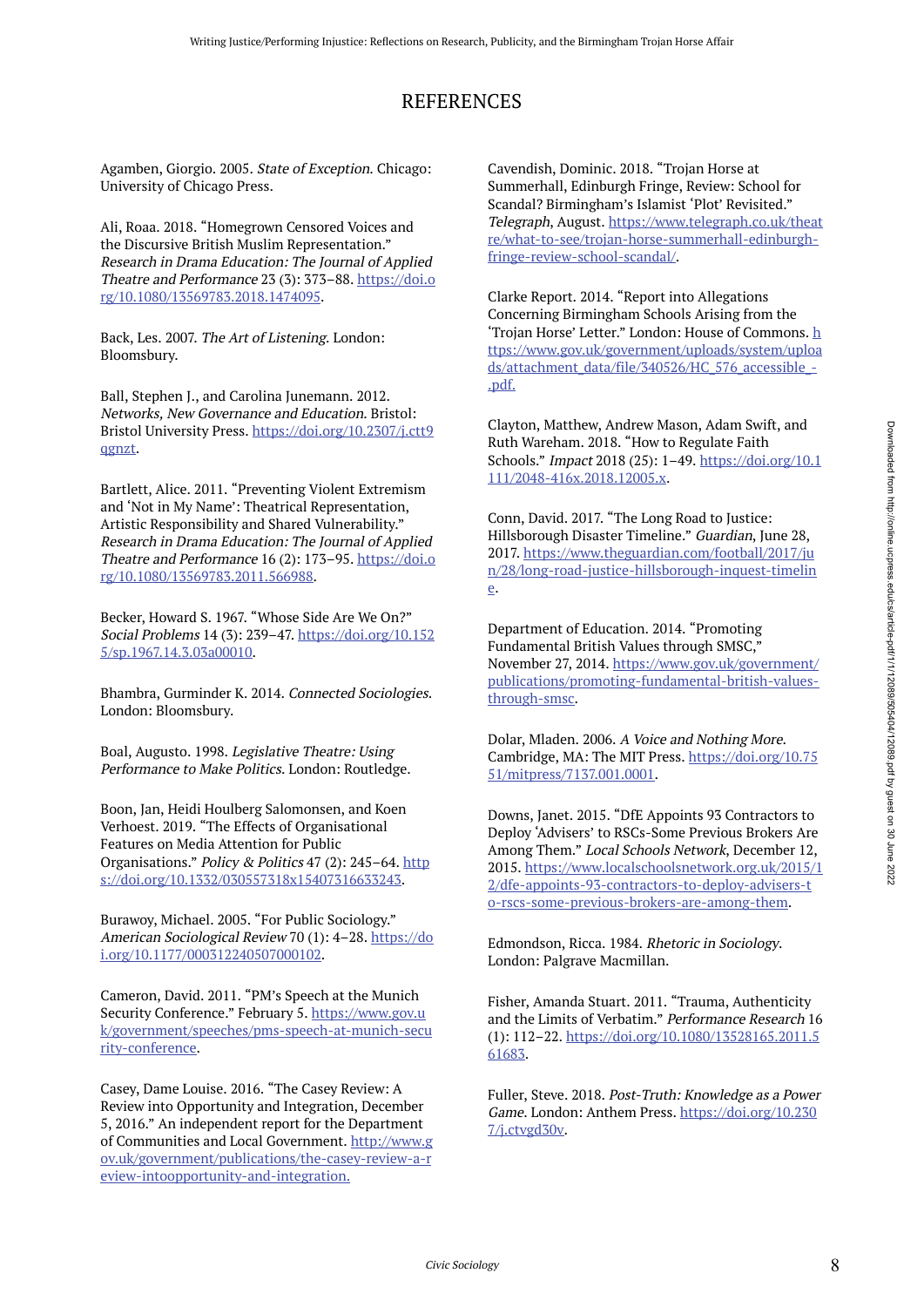Galtung, Johan, and Mari Holmboe Ruge. 1965. "The Structure of Foreign News." Journal of Peace Research 2 (1): 64–90. https://doi.org/10.1177/00223433650020 0104.

Gilligan, Andrew. 2018. "Trojan Horse Reviewed by Andrew Gilligan-the Man Who Helped Report the Scandal." Telegraph, September 2, 2018. https://ww w.thetimes.co.uk/article/trojan-horse-reviewed-by-a ndrew-gilligan-the-man-who-helped-report-the-scan dal-sh966t2sw.

Hammersley, Martyn. 2001. "Which Side Was Becker on? Questioning Political and Epistemological Radicalism." Qualitative Research 1 (1): 91-110. http s://doi.org/10.1177/146879410100100105.

Holliday, Ian. 2000. "Is the British State Hollowing Out?" The Political Quarterly 71 (2): 167-76. https://d oi.org/10.1111/1467-923x.00291.

Holmwood, John. 2011. "Viewpoint - The Impact of 'Impact' on UK Social Science." Methodological Innovations Online 6 (1): 13–17. https://doi.org/10.42 56/mio.2010.0025.

———. 2016. "The University, Democracy and the Public Sphere." British Journal of Sociology of Education 38 (7): 927–42. https://doi.org/10.1080/014 25692.2016.1220286.

Holmwood, John, and Scott-Baumann Alison. Forthcoming. "PREVENT, the Equality Act 2010 and Religious Freedoms."

Holmwood, John, and Therese O'Toole. 2017. Countering Extremism in British Schools?: The Truth about the Birmingham Trojan Horse Affair. Bristol: Policy Press. https://doi.org/10.1332/policypress/9781 447344131.001.0001.

Home Office. 2015. "Counter-Extremism Strategy," October 19, 2015. https://www.gov.uk/government/pu blications/counter-extremism-strategy.

Kerbaj, Richard, and Sian Griffiths. 2015. "100 Islamist Teachers Face Ban." Times, April 5, 2015. htt ps://www.thetimes.co.uk/article/100-islamist-teacher s-face-ban-s7b8j8skjvz.

Kershaw Report. 2014. "Investigation Report: Trojan Horse Letter." https://www.birmingham.gov.uk/downl oads/file/1579/investigation\_report\_trojan\_horse\_lett er\_the\_kershaw\_report.

Leveson Inquiry. 2012. "Report into the Culture, Practices and Ethics of the Press." https://www.gov.u k/government/publications/leveson-inquiry-report-in to-the-culture-practices-and-ethics-of-the-press.

Lippmann, Walter. 1925. The Phantom Public. New York: Macmillan.

Marshall, T. H. 1939. "The Recent History of Professionalism in Relation to Social Structure and Social Policy." The Canadian Journal of Economics and Political Science 5 (3): 325. https://doi.org/10.230 7/137036.

Martin, Jaimie. 2017. "Schools Must Be More Vigilant on Islamism Than Ever." Schoolsweek, June 11, 2017. https://schoolsweek.co.uk/schools-must-be-more-vig ilant-on-islamism-than-ever/.

McCarthy, Thomas. 1989. Introduction to Jürgen Habermas, The Structural Transformation of the Public Sphere: An Inquiry into a Category of Bourgeois Society. Cambridge, MA: MIT Press.

McKinney, Emma. 2014. "Trojan Horse Action Plan to Use Theatre to Stop Pupils Being 'Radicalised.'" Birmingham Mail, December 9, 2014. https://www.bir minghammail.co.uk/news/midlands-news/trojan-hor se-action-plan-use-8244498.

Miah, Shamim. 2017. Muslims, Schooling and Security: Trojan Horse, Prevent and Racial Politics. London: Palgrave.

Monks, Helen, and Matt Woodhead. 2019. Trojan Horse. London: Oberon Books.

NCTL. 2017. "Teacher Misconduct Panel Outcome: Mr Monzoor Hussain, Mr Hardeep Saini, Mr Arshad Hussain, Mr Razwan Faraz, Ms Lindsey Clark." http s://www.gov.uk/government/publications/teacher-mi sconduct-panel-outcome-mr-monzoor-hussain-mr-h ardeep-saini-mr-arshad-hussain-mr-razwan-faraz-m s-lyndsey-clark.

Paget, Derek. 1987. "'Verbatim Theatre': Oral History and Documentary Techniques." New Theatre Quarterly 3 (12): 317–36. https://doi.org/10.1017/s02 66464x00002463.

Parsons, Talcott. 1966. Societies: Evolutionary and Comparative Perspectives. Englewood Cliffs, NJ: Prentice-Hall.

Party, Conservative. 2017. "Manifesto." https://www.c onservatives.com/manifesto.

Rhodes, R. A. W. 1994. "The Hollowing Out of the State: The Changing Nature of the Public Service in Britain." The Political Quarterly 65 (2): 138-51. http s://doi.org/10.1111/j.1467-923x.1994.tb00441.x.

Rogers, Nicole. 2008. "The Play of Law: Comparing Performance in Law and Theatre." QUT Law Review 8 (2). https://doi.org/10.5204/qutlr.v8i2.52.